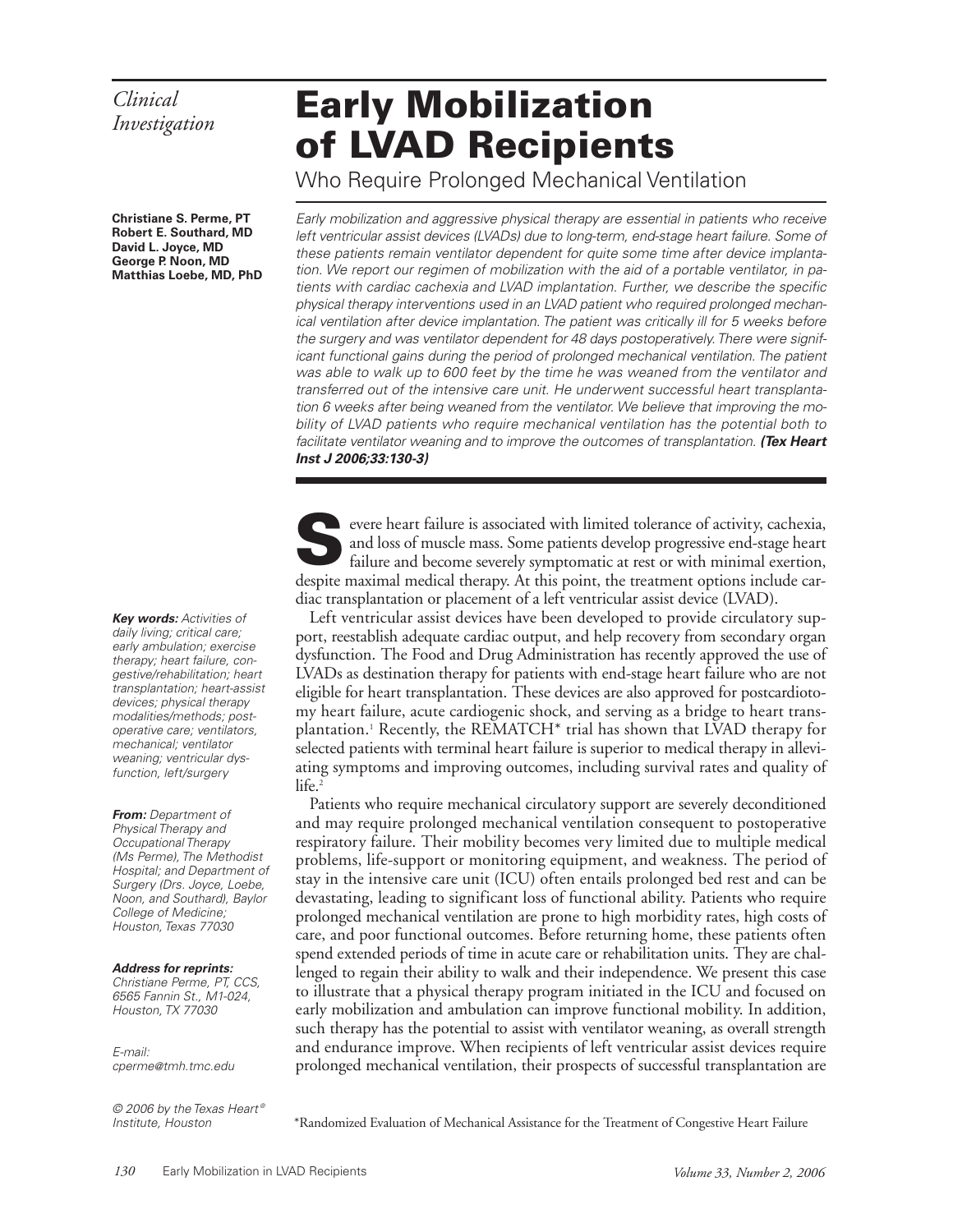improved by physical therapy in the ICU—with a focus on early mobilization and ambulation.

### **Physical Therapy Intervention**

In the cardiovascular ICU at The Methodist DeBakey Heart Center, Houston, patients who receive an LVAD are usually referred to physical therapy within 48 hours after surgery. At this time, the patient is evaluated by a physical therapist, the physical therap goals are set, and an individualized treatment plan outlined (Table I). The initial physical therapy goal are to prevent postoperative complications of berest.<sup>3</sup> Physical therapy interventions are dependent on overall medical condition and hemodynamic stability (Table II). The ultimate goals of physical therapy for LVAD patients who require prolonged mechanic ventilation are to minimize loss of mobility, maximi independence, and facilitate weaning.

For the patient with complex medical problems neurologic deficits postoperatively, the physical ther py goals and treatment are modified. Some cond tions may significantly limit the patient's function mobility. These conditions include, but are not limed to

- Altered mental status with inability to follow commands and minimal ability to participate in planne activities.
- Cerebral vascular accident with significant loss muscle function and inability to bear weight.
- Cardiovascular instability on high-dose or multip inotropic drugs.
- Significant impairment of oxygenation that requires high oxygen concentration, paralytic drugs, or sedation.

In these situations, the physical therapist continues to work with other health professionals to help the patient achieve the highest level of function possible within his or her medical limitations. As the medical condition improves and the patient is able to participate in planned activities, the physical therapy program is advanced to focus on early mobilization and ambulation, as tolerated.

Appropriate ventilator support and supplemental oxygen are imperative to enable the patient to tolerate increased levels of exertion. It is important for the physical therapist to communicate closely with physicians, nurses, and respiratory therapists to ensure safe mobilization of such complex patients. Once the mechanically ventilated patient is able to walk a few steps with the aid of a walker and assistance, a portable ventilator is very useful to enable greater distance. The patient is closely monitored for any signs of activity intolerance throughout physical therapy sessions, and treatment is terminated when the patient reaches his or her limit (Table III). The frequency of physical therapy is once a day for 6 to 7 days per week. Its duration can vary from 15 minutes to 1 hour, as tolerated.

#### **TABLE I.** Physical Therapy Evaluation

| Detailed review of recent and past medical history    |
|-------------------------------------------------------|
| Prior level of function                               |
| Mental status                                         |
| General observation and skin integrity                |
| Vital signs                                           |
| Medications                                           |
| Ventilator settings or oxygen requirements            |
| Strength                                              |
| Range of motion                                       |
| Sensation                                             |
| Coordination                                          |
| <b>Balance</b>                                        |
| Endurance                                             |
| Functional assessment:                                |
| • Bed mobility<br>• Transfers                         |
| $\bullet$ Gait<br>• Activities of daily living (ADLs) |
| Physical therapy goals                                |
|                                                       |

Treatment plan

#### **TABLE II.** Physical Therapy Interventions

#### Positioning

- Exercises
- Muscle strengthening
- Breathing

Bed mobility activities

- Sitting on edge of bed, in association with exercises, trunk control, unsupported sitting, and ADLs
- Turning side to side
- Transfers from bed to
- Stretcher-chair
- Chair
- Commode

Gait

- Pre-gait activities: weight shifting, stepping in place and sideways
- Gait training with rolling walker

#### Patient education

ADLs = activities of daily living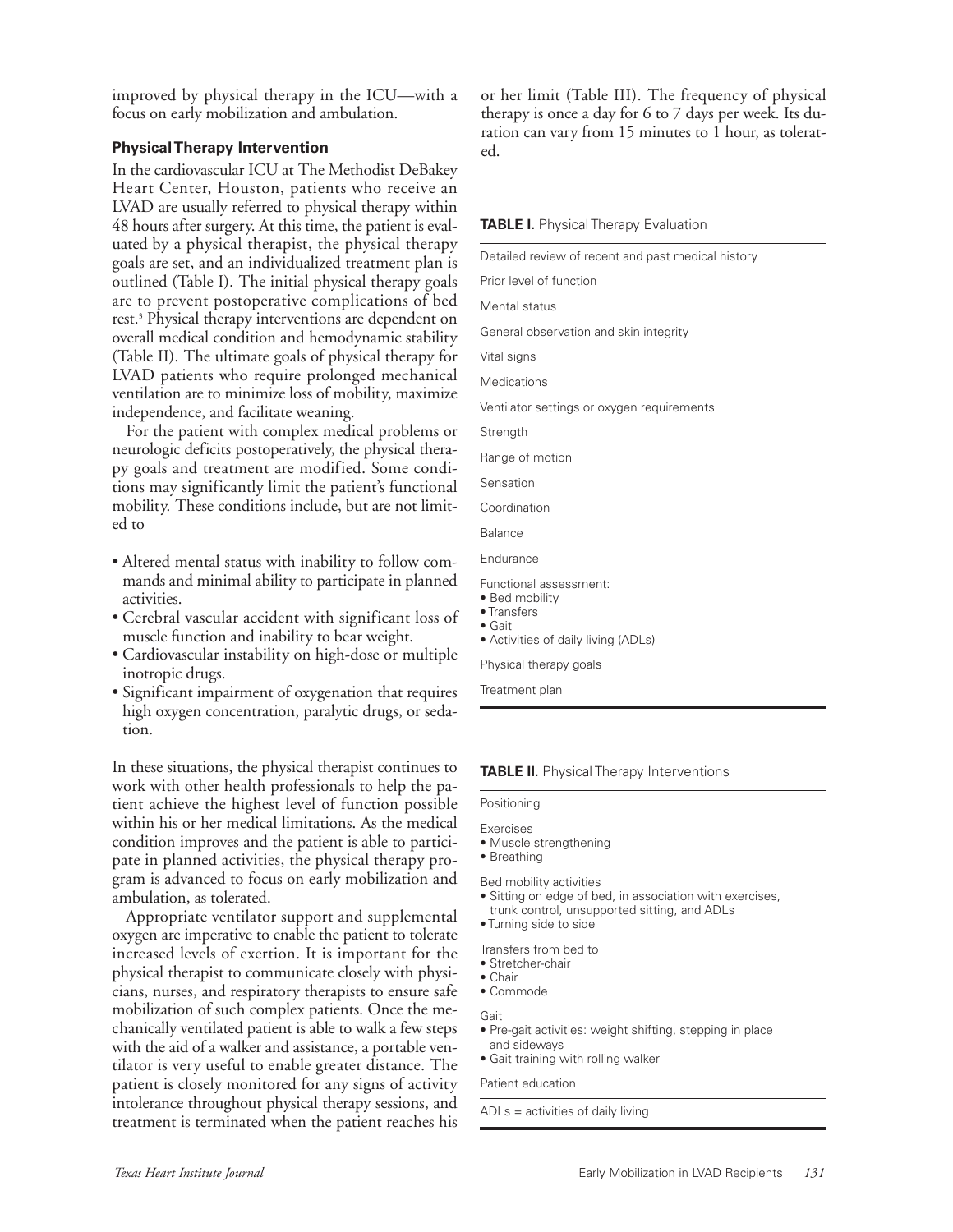**TABLE III.** Criteria for Termination of Physical Therapy Session

Significant drop in LVAD flow

Hypotension associated with fainting, dizziness, or diaphoresis

Severe, intolerable dyspnea

Saturation less than 90% on supplemental oxygen

Significant chest pain or discomfort

Extreme fatigue

Request of patient to stop

LVAD = left ventricular assist device

## **Case Report**

In February 2003, a 51-year-old man was admitted to the hospital with heart failure due to dilated cardiomyopathy (New York Heart Association functional class IV) and a right lower lobe nodule. During the 5 weeks after hospital admission, the patient's condition progressively worsened despite optimal inotropic and intra-aortic balloon pump support. He developed renal insufficiency and respiratory failure that required mechanical ventilation. During this period, the patient was on bed rest and dependent upon help with all activities of daily living, due to the severity of his heart failure. The patient underwent insertion of a ventricular assist device (MicroMed DeBakey VAD®; MicroMed Cardiovascular, Inc.; Houston, Tex) and right lower lobe wedge resection of a pulmonary granuloma. The postoperative period was complicated by multiple medical problems, which included respiratory failure that led to prolonged mechanical ventilation. The patient was referred to physical therapy on postoperative day 7, after the 1st ventilator weaning trial failed.

Following a complete physical therapy evaluation, treatments were initiated. These included lower-extremity-strengthening exercises and mobilization: sitting on the edge of the bed, standing at the bedside, and moving from the bed to a chair. Once the patient was able to stand safely with a walker and assistance, gait-training activities were initiated around the bed and progressed to the hallway in the ICU. The patient was mobilized and started walking while still on the ventilator. Aggressive early physical therapy was provided in order to enhance the overall recovery of this multimorbid patient.

## **Results**

Postoperatively, the patient stayed in the ICU for 49 days and was ventilator dependent for 48 days. The

patient received 25 daily physical therapy sessions. The physical therapy interventions in this patient included

- Lower-extremity exercises: 17 sessions
- Sitting on edge of bed: 22 sessions
- Standing: 21 sessions
- Gait training with walker: 18 sessions

A portable ventilator was used in 4 gait-training sessions, and it enabled a significant increase in distance walked, as well as improvement in activity tolerance (Fig. 1). After this, the patient was able to start trials of spontaneous breathing while off the ventilator, with supplemental oxygen provided by a tracheostomy collar (T-collar). He subsequently tolerated ambulation without ventilatory support, and progressed rapidly with the ventilator-weaning process. It is important to consider that this patient was critically ill during the 5 weeks preceding LVAD implantation. Despite this, the patient showed substantial functional gains during the period of prolonged mechanical ventilation and bed rest after LVAD implantation. Upon transfer from the ICU, the patient required minimal assistance for out-of-bed activities and was able to walk 600 feet with the aid of a rolling walker and supervision (Fig. 2). After 6 weeks in acute care, the patient underwent successful heart transplantation. The patient was discharged from the hospital but has had recurrent respiratory problems that have led to hospital readmissions.

## **Discussion**

Insertion of an LVAD can significantly improve exercise performance and quality of life in patients with



**Fig. 1** A portable ventilator, used in the intensive care unit, enabled a significant increase in distance walked and activity tolerance.